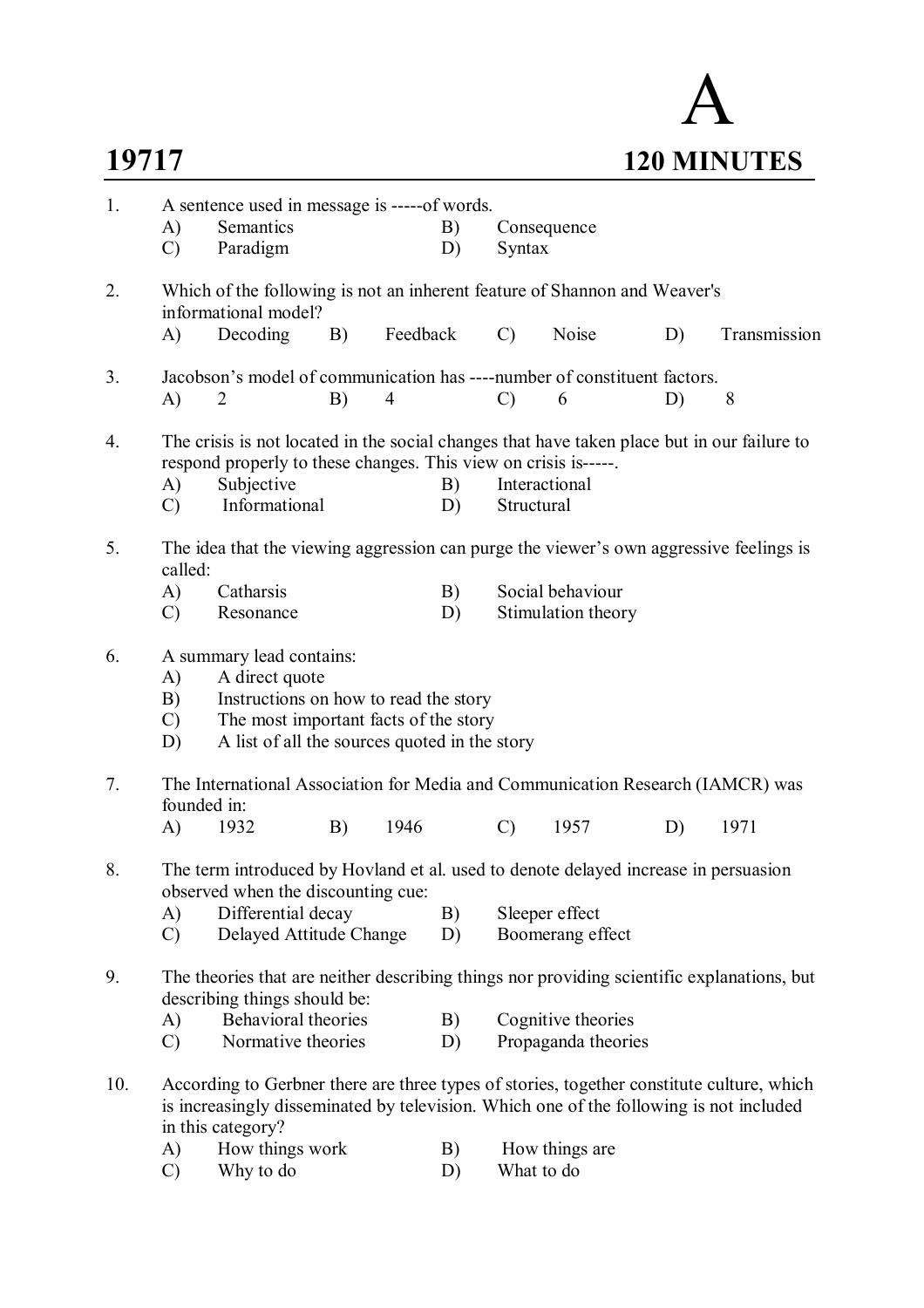11. Assertion (A): Journalistic ethics require that the journalist should realize their conduct and possess a relevant attitude

Reason(R): Because it makes a journalist cautious and more accountable towards people and his profession

- A) Both  $(A)$  and  $(R)$  are true  $(R)$  is correct explanation of  $(A)$
- B) Both  $(A)$  and  $(R)$  are true; but  $(R)$  is not correct explanation of  $(A)$
- $(C)$  (A) is true, but  $(R)$  is false
- D) (A) is false, but  $(R)$  is true
- 12. The concept "communications circuit" a useful model to study the interaction between the many agents involved in the transmission of texts through society was proposed by:
	- A) Max McCombs and Donald Shaw
	- B) Nicolas Barker
	- C) Robert Darnton
	- D) Thomas R. Adams
- 13. The Propaganda model of media control was introduced by Edward. S. Herman and Noam Chomsky in
	- A) Propaganda Technique in the World War
	- B) Public opinion
	- C) Manufacturing Consent The Political Economy of the Mass Media
	- D) Cultural imperialism
- 14. According to Louis Althusser, the institutions and systems that legitimate and reproduce the state, by producing consent is called
	- A) Propaganda Machine B) Repressive State Apparatus
	- C) Magic Multiplier D) Ideological State apparatus

| 15. |                | Match the following:          |    |                      |
|-----|----------------|-------------------------------|----|----------------------|
|     |                | <b>LIST I</b>                 |    | <b>LIST II</b>       |
|     | a.             | P N Menon                     | 1. | Oppol                |
|     | b.             | G Aravindan                   | 2. | Prathisanthi         |
|     | $\mathbf{c}$ . | Adoor Gopalakrishnan          | 3. | Chemparathi          |
|     | $d_{\cdot}$    | K S Sethumadhavan             | 4. | Thampu               |
|     | A)             | $a-3$ , $b-4$ , $c-2$ , $d-1$ | B) | $a-4, b-3, c-1, d-2$ |
|     | $\mathcal{C}$  | $a-3$ , $b-2$ , $c-4$ , $d-1$ | D) | $a-2, b-1, c-4, d-3$ |

## 16. The American communication scholar who proposed concept of decolonization of information:

| A)<br>Everett Rogers | Elihu Katz |
|----------------------|------------|
|----------------------|------------|

- C) Herbert Schiller D) Robert T Craig
- 17. "Time biased" media and "space biased" media are the terms coined by:
	- A) Marshall McLuhan B) Harold Innis
	- C) Theodor Adorno D) Max Weber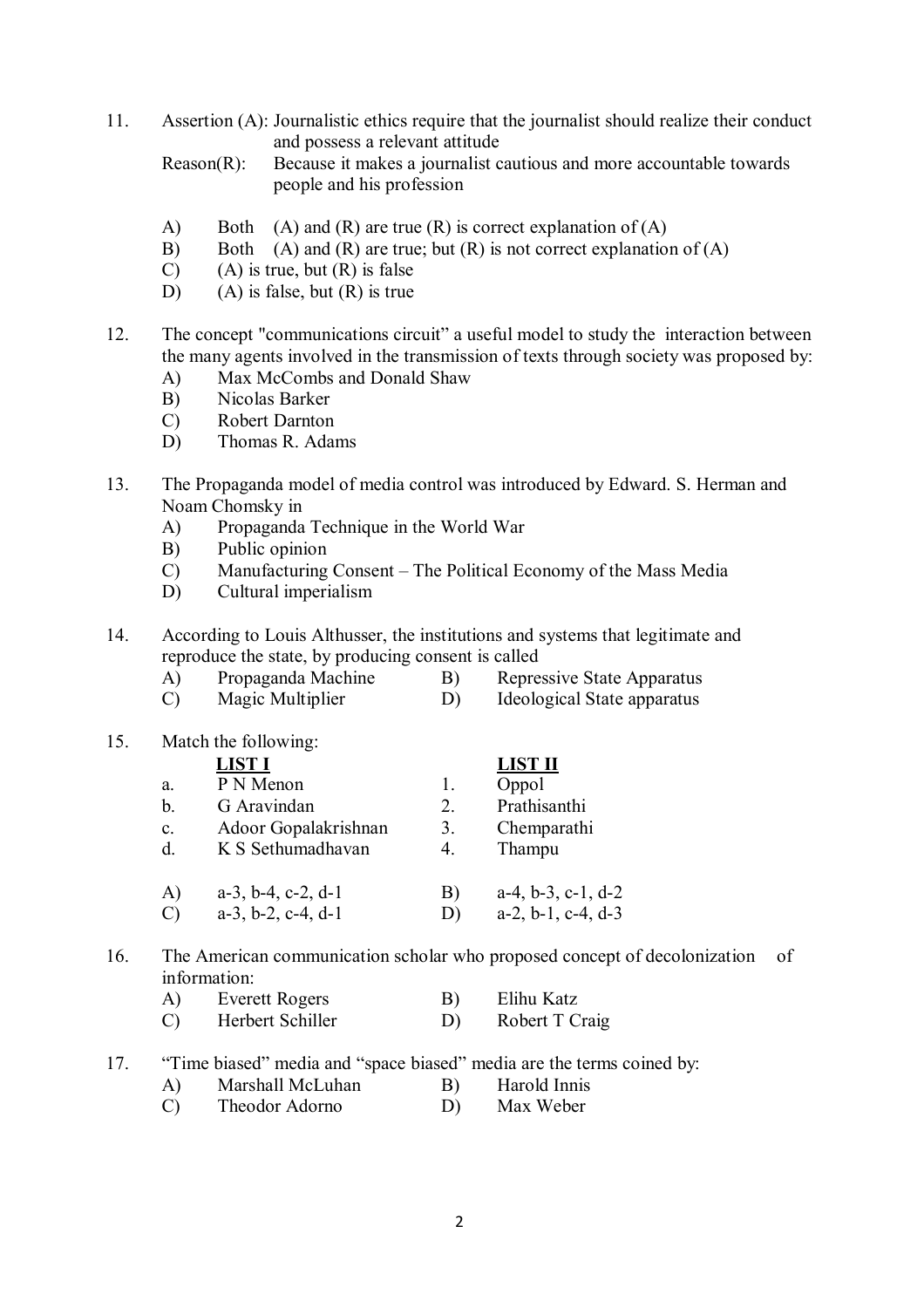| 18. |                                                                                                                                                                               | The Vernacular Press Act was enacted by -----.                                                          |    |                                                                                        |  |  |  |  |  |  |  |
|-----|-------------------------------------------------------------------------------------------------------------------------------------------------------------------------------|---------------------------------------------------------------------------------------------------------|----|----------------------------------------------------------------------------------------|--|--|--|--|--|--|--|
|     | A)                                                                                                                                                                            | Lord Wellesley                                                                                          | B) | Lord Canning                                                                           |  |  |  |  |  |  |  |
|     | $\mathcal{C}$                                                                                                                                                                 | Lord Lytton                                                                                             | D) | Lionel Fieldon                                                                         |  |  |  |  |  |  |  |
| 19. | Which of the following is the right sequence of a news story?<br>Dateline-Lead-Headline-Byline<br>A)                                                                          |                                                                                                         |    |                                                                                        |  |  |  |  |  |  |  |
|     | B)                                                                                                                                                                            | Headline-Dateline-Byline-Lead                                                                           |    |                                                                                        |  |  |  |  |  |  |  |
|     | $\mathcal{C}$ )                                                                                                                                                               | Dateline-Byline-Headline-Lead                                                                           |    |                                                                                        |  |  |  |  |  |  |  |
|     | D)                                                                                                                                                                            | Headline-Byline-Dateline-Lead                                                                           |    |                                                                                        |  |  |  |  |  |  |  |
| 20. |                                                                                                                                                                               | Part IV A of the Constitution of India deals with:                                                      |    |                                                                                        |  |  |  |  |  |  |  |
|     | A)                                                                                                                                                                            | <b>Fundamental Rights</b>                                                                               | B) | Directive Principles                                                                   |  |  |  |  |  |  |  |
|     | $\mathcal{C}$                                                                                                                                                                 | Citizenship                                                                                             | D) | <b>Fundamental Duties</b>                                                              |  |  |  |  |  |  |  |
| 21. |                                                                                                                                                                               | Match the following:                                                                                    |    |                                                                                        |  |  |  |  |  |  |  |
|     |                                                                                                                                                                               | List I                                                                                                  |    | List II                                                                                |  |  |  |  |  |  |  |
|     | a)                                                                                                                                                                            | The Storm                                                                                               |    | 1) Paul Lazarsfeld                                                                     |  |  |  |  |  |  |  |
|     | b)                                                                                                                                                                            | The passing of traditional society<br>Modernizing the Middle East                                       |    | 2) Harold Lasswell                                                                     |  |  |  |  |  |  |  |
|     | $\mathbf{c})$                                                                                                                                                                 | Propaganda Technique in the World War                                                                   |    | 3) Daniel Defoe                                                                        |  |  |  |  |  |  |  |
|     | d)                                                                                                                                                                            | Personal Influence: The Part Played by<br>4) Daniel Lerner<br>People in the Flow of Mass Communications |    |                                                                                        |  |  |  |  |  |  |  |
|     | $\bf{A}$                                                                                                                                                                      | $a-3$ , $b-4$ , $c-2$ , $d-1$                                                                           |    | B) $a-3$ , b-1, c-4, d-2                                                               |  |  |  |  |  |  |  |
|     | $\mathcal{C}$                                                                                                                                                                 | $a-2, b-3, c-4, d-1$                                                                                    | D) | $a-2$ , $b-4$ , $c-1$ , $d-3$                                                          |  |  |  |  |  |  |  |
| 22. |                                                                                                                                                                               | The proponent of the ritual model of communication:                                                     |    |                                                                                        |  |  |  |  |  |  |  |
|     | A)                                                                                                                                                                            | James Carrey                                                                                            | B) | Claude Shannon                                                                         |  |  |  |  |  |  |  |
|     | $\mathcal{C}$                                                                                                                                                                 | Denis McQuail                                                                                           | D) | Ferdinand Tönnies                                                                      |  |  |  |  |  |  |  |
| 23. |                                                                                                                                                                               | The most important limitation of Information-flow theory is:                                            |    |                                                                                        |  |  |  |  |  |  |  |
|     | A)                                                                                                                                                                            | Channel problem                                                                                         | B) | Source-dominance                                                                       |  |  |  |  |  |  |  |
|     | $\mathcal{C}$                                                                                                                                                                 | Message-centric                                                                                         |    | D) Receiver-specific                                                                   |  |  |  |  |  |  |  |
| 24. | The----- theory of media proposes that one of the important functions of media is to<br>provide information to the citizens and act as a channel of communication between the |                                                                                                         |    |                                                                                        |  |  |  |  |  |  |  |
|     |                                                                                                                                                                               | government and its citizens.                                                                            |    |                                                                                        |  |  |  |  |  |  |  |
|     | A)                                                                                                                                                                            | Authoritarian                                                                                           | B) | Liberal                                                                                |  |  |  |  |  |  |  |
|     | $\mathcal{C}$                                                                                                                                                                 | Effect                                                                                                  | D) | Development                                                                            |  |  |  |  |  |  |  |
| 25. | was -----                                                                                                                                                                     |                                                                                                         |    | The first official inquiry into state of Indian broadcasting in Post Independent India |  |  |  |  |  |  |  |
|     | A)                                                                                                                                                                            | Verghese Committee                                                                                      | B) | Joshi Committee                                                                        |  |  |  |  |  |  |  |
|     | C)                                                                                                                                                                            | Chanda Committee                                                                                        | D) | Pawar Committee                                                                        |  |  |  |  |  |  |  |
| 26. |                                                                                                                                                                               |                                                                                                         |    | The Indian Institute of Mass Communication (IIMC) was set up under the:                |  |  |  |  |  |  |  |

- A) Societies Registration Act XXI (1860)
- B) Press Council Repeal Act (1976)
- C) Press Council Bill (1977)
- D) Press Council Act 1965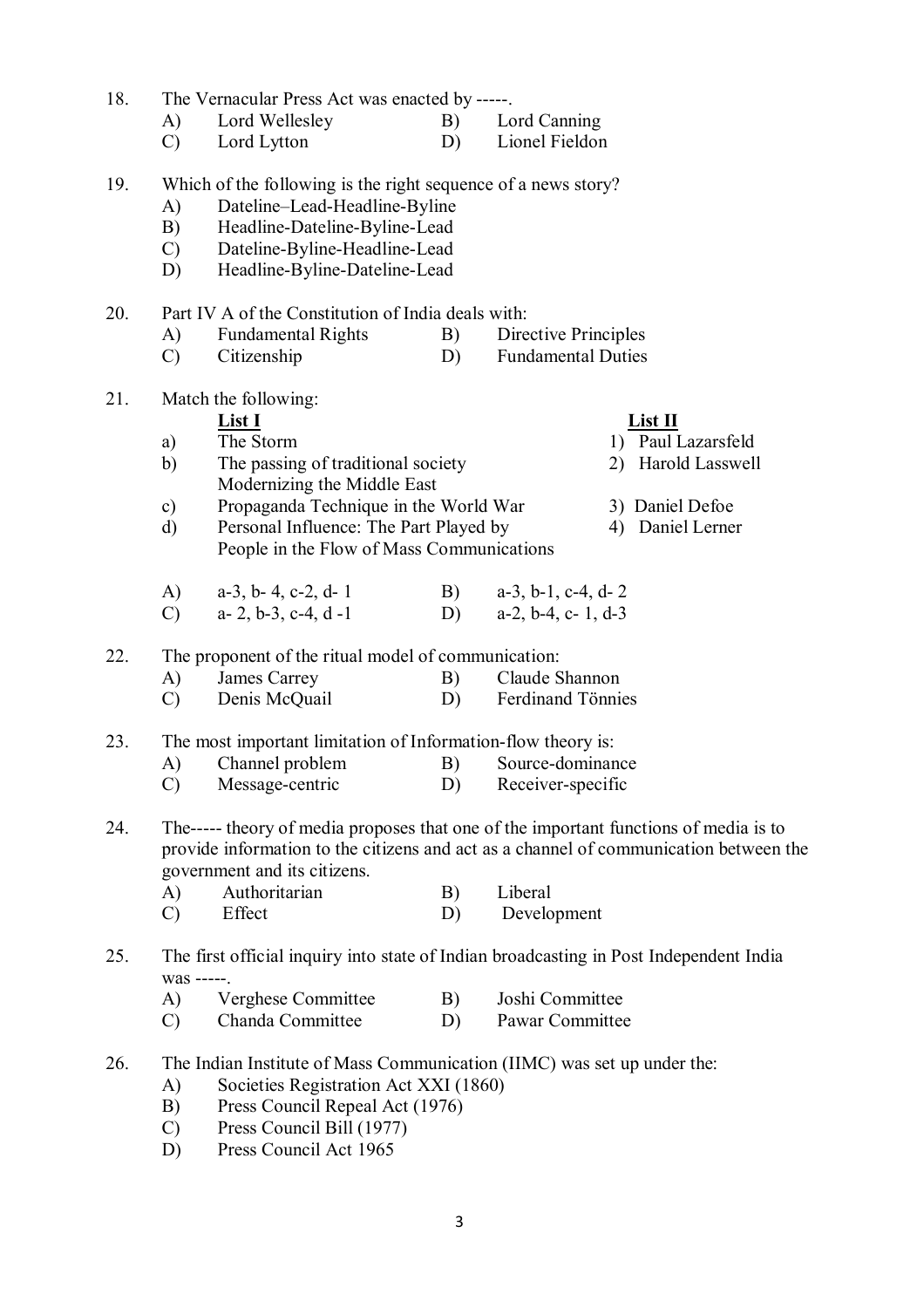| 27. | The cartoon character Common Man created by Indian author and cartoonist<br>R. K. Laxman was first appeared in: |                                                                                                                                                                                                            |                  |                                              |    |                  |  |  |  |  |
|-----|-----------------------------------------------------------------------------------------------------------------|------------------------------------------------------------------------------------------------------------------------------------------------------------------------------------------------------------|------------------|----------------------------------------------|----|------------------|--|--|--|--|
|     | A)<br>$\mathcal{C}$                                                                                             | The Indian Express<br>The Hindu                                                                                                                                                                            | B)<br>D)         | The Free Press Journal<br>The Times of India |    |                  |  |  |  |  |
| 28. | A)                                                                                                              | The satellite used to launch the Satellite Instructional Television Experiment (SITE):<br>$INSAT 1-A$ B)                                                                                                   | <b>INSAT 1-B</b> | $ATS-6$<br>$\mathcal{C}$                     | D) | <b>INSAT 2-E</b> |  |  |  |  |
| 29. |                                                                                                                 | The first Indian television factory opened at:                                                                                                                                                             |                  |                                              |    |                  |  |  |  |  |
|     | A)                                                                                                              | Kanpur                                                                                                                                                                                                     | B)               | Thiruvananthapuram                           |    |                  |  |  |  |  |
|     | $\mathcal{C}$                                                                                                   | Bhubaneswar                                                                                                                                                                                                | D)               | Jaipur                                       |    |                  |  |  |  |  |
| 30. |                                                                                                                 | Who among the following is described communication research as a "crossroad where<br>many have passed but few have tarried"                                                                                |                  |                                              |    |                  |  |  |  |  |
|     | A)                                                                                                              | <b>Bernad Berelson</b>                                                                                                                                                                                     | B)               | Wilbur Schramm                               |    |                  |  |  |  |  |
|     | $\mathcal{C}$                                                                                                   | Kurt Lewin                                                                                                                                                                                                 | D)               | Walter Lippmann                              |    |                  |  |  |  |  |
| 31. |                                                                                                                 | 'Lessons in Journalism the story of Pothan Joseph' is authored by:                                                                                                                                         |                  |                                              |    |                  |  |  |  |  |
|     | A)                                                                                                              | K M Mathew                                                                                                                                                                                                 | B)               | <b>B</b> G Verghese                          |    |                  |  |  |  |  |
|     | $\mathcal{C}$                                                                                                   | T J S George                                                                                                                                                                                               | D)               | Pothen Joseph                                |    |                  |  |  |  |  |
| 32. |                                                                                                                 | The code of Athens was sourced from ------.                                                                                                                                                                |                  |                                              |    |                  |  |  |  |  |
|     | A)                                                                                                              | Magana Carta                                                                                                                                                                                               | B)               | Fundamental rights of Indian constitution    |    |                  |  |  |  |  |
|     | $\mathcal{C}$                                                                                                   | American constitution                                                                                                                                                                                      | D)               | UN declaration of Human Rights               |    |                  |  |  |  |  |
| 33. |                                                                                                                 | Television programme which is a part of an intensive HIV/AIDS media initiative<br>involving the Indian government's National AIDS Control Organization, Prasar<br>Bharati and the BBC World Service Trust: |                  |                                              |    |                  |  |  |  |  |
|     | A)                                                                                                              | Hum log                                                                                                                                                                                                    | B)               | Jasoos Vijay                                 |    |                  |  |  |  |  |
|     | $\mathcal{C}$                                                                                                   | TinkaTinkaSukh                                                                                                                                                                                             | D)               | Taru                                         |    |                  |  |  |  |  |
| 34. |                                                                                                                 | Testing the clarity of an instrument for collecting information is known as ------.                                                                                                                        |                  |                                              |    |                  |  |  |  |  |
|     |                                                                                                                 | A) Pre-test B) pilot test C) post-test D) summative test                                                                                                                                                   |                  |                                              |    |                  |  |  |  |  |
| 35. |                                                                                                                 | Public information model of public relations give importance to:                                                                                                                                           |                  |                                              |    |                  |  |  |  |  |
|     | A)                                                                                                              | fair deal<br>B)                                                                                                                                                                                            | reception        | impact<br>$\mathcal{C}$                      | D) | truth            |  |  |  |  |
| 36. |                                                                                                                 | The Supreme Court's seminal decision in the case Ranjit Udeshi Vs. State of<br>Maharashtra was on the aspect of:                                                                                           |                  |                                              |    |                  |  |  |  |  |
|     | A)                                                                                                              | Freedom of Press                                                                                                                                                                                           | B)               | Public decency and morality                  |    |                  |  |  |  |  |
|     | $\mathcal{C}$                                                                                                   | Security of the State                                                                                                                                                                                      | D)               | Contempt of Court                            |    |                  |  |  |  |  |
| 37. |                                                                                                                 | The first video news magazine in India which showed, full of investigative stories in a<br>video cassette was:                                                                                             |                  |                                              |    |                  |  |  |  |  |
|     | A)                                                                                                              | The World this week                                                                                                                                                                                        | B)               | Newstrack                                    |    |                  |  |  |  |  |
|     | $\mathcal{C}$                                                                                                   | News tonight                                                                                                                                                                                               | D)               | Ankhon Dekhi                                 |    |                  |  |  |  |  |

4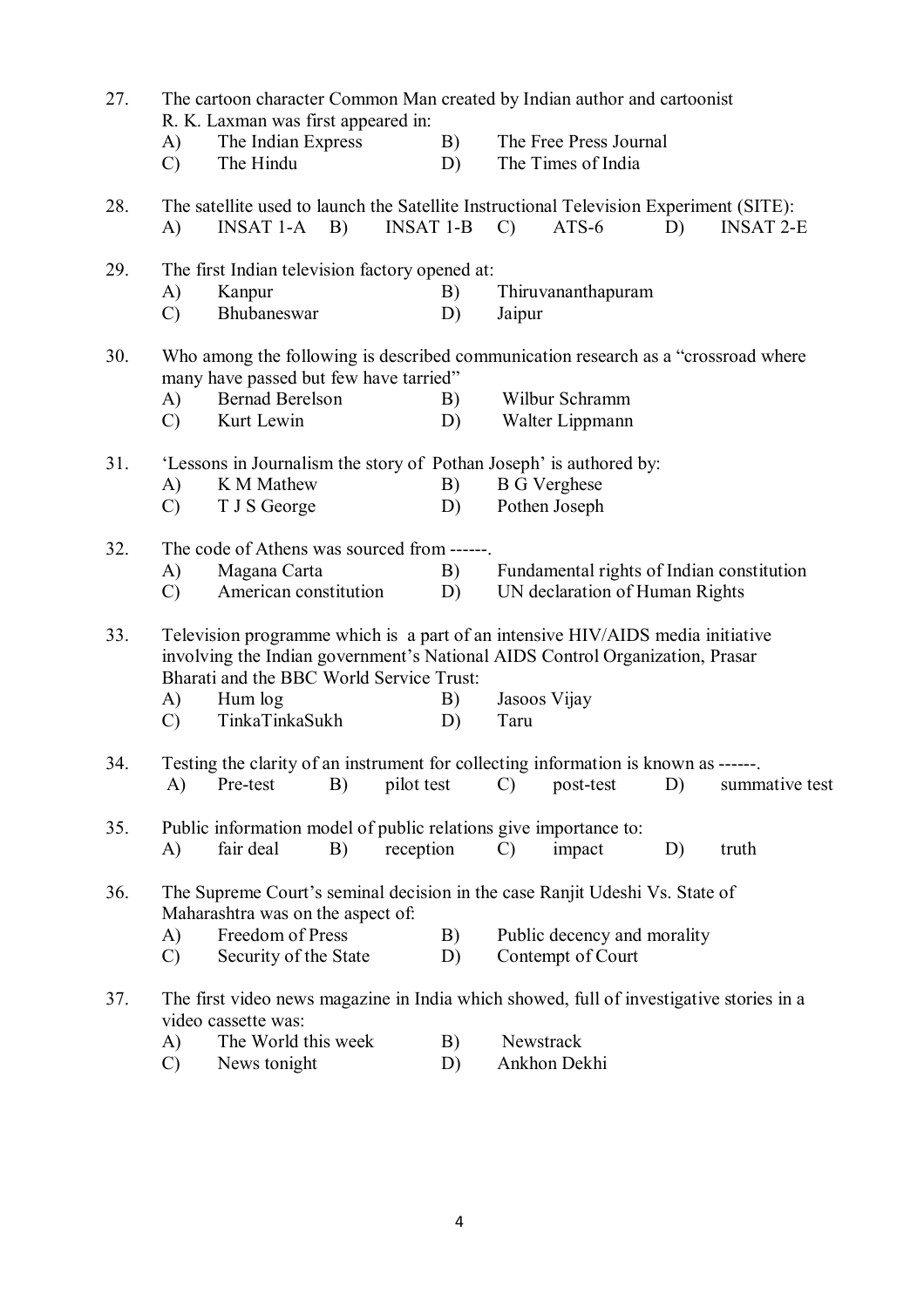- 38. The Bombay High court Judge who rejected the Doordarsan's argument that free speech, did not apply to Television programmes:
	- A) Justice B. N. Deshmukh
	- B) Justice Yogesh Sabharwal
	- C) Justice Manoj Kumar Mukherjee
	- D) Justice Sujata Manohar

39. Who among the following deliberate six schools of development communication: Bretton Woods, Latin American, Los Banos, Anglophone Africa, Indian School and the Participatory Development Communication School?

- A) Nora C Quebral B) Keval J Kumar
- C) Linje Manyozo D) Srinivas Melkote

40. Match the following:

|                         | List I                        | List II                             |
|-------------------------|-------------------------------|-------------------------------------|
| a)                      | Robert Flaherty               | Fahrenheit 11/9                     |
| b)                      | Michael Moore                 | 2) Niyamgiri, You are still alive   |
| c)                      | Anand Patwardhan              | 3) The Pottery maker                |
| d)                      | Suma Josson                   | 4) War and Peace                    |
| A)                      | $a-3$ , $b-4$ , $c-2$ , $d-1$ | $a-3$ , $b-1$ , $c-4$ , $d-2$<br>B) |
| $\overline{\mathrm{C}}$ | $a-2, b-3, c-4, d-1$          | $a-2$ , $b-4$ , $c-1$ , $d-3$<br>D) |

- 41. The process by which one company buys different kinds of media, concentrating ownership across differing types of media rather than "up and down" through one industry:
	- A) Vertical integration B) Horizontal integration
	- C) Linear integration D) Non-Linear integration

### 42. The frame analysis was developed by:

| A) | Erving Goffman |  | Norman Fairclough |
|----|----------------|--|-------------------|
|----|----------------|--|-------------------|

- C) Teun A. van Dijk D) Harold Garfinkel
- 43. The technique for mixing two images or frames together, in which usually a single colour from one image is removed (or made transparent) and revealing another image behind it is known as:
	- A) Composing B) Chroma Keying
	- C) Mixing D) Framing

# 44. The idea of "spin doctor" was first expressed in the issue of -----October 21<sup>st</sup>,1984.

- A) The Washington Post B) The Wall Street Journal
- C) The New York Times D) Chicago Tribune
- 45. The concept of "non-homogeneous" work culture in journalism, in which women and minorities are not equal participants, has been introduced by:
	- A) Melin-Higgins & Djerf-Pierre
	- B) Barbie Zelizer
	- C) Margret Lűnenborg
	- D) Karen Foss & Sonja Foss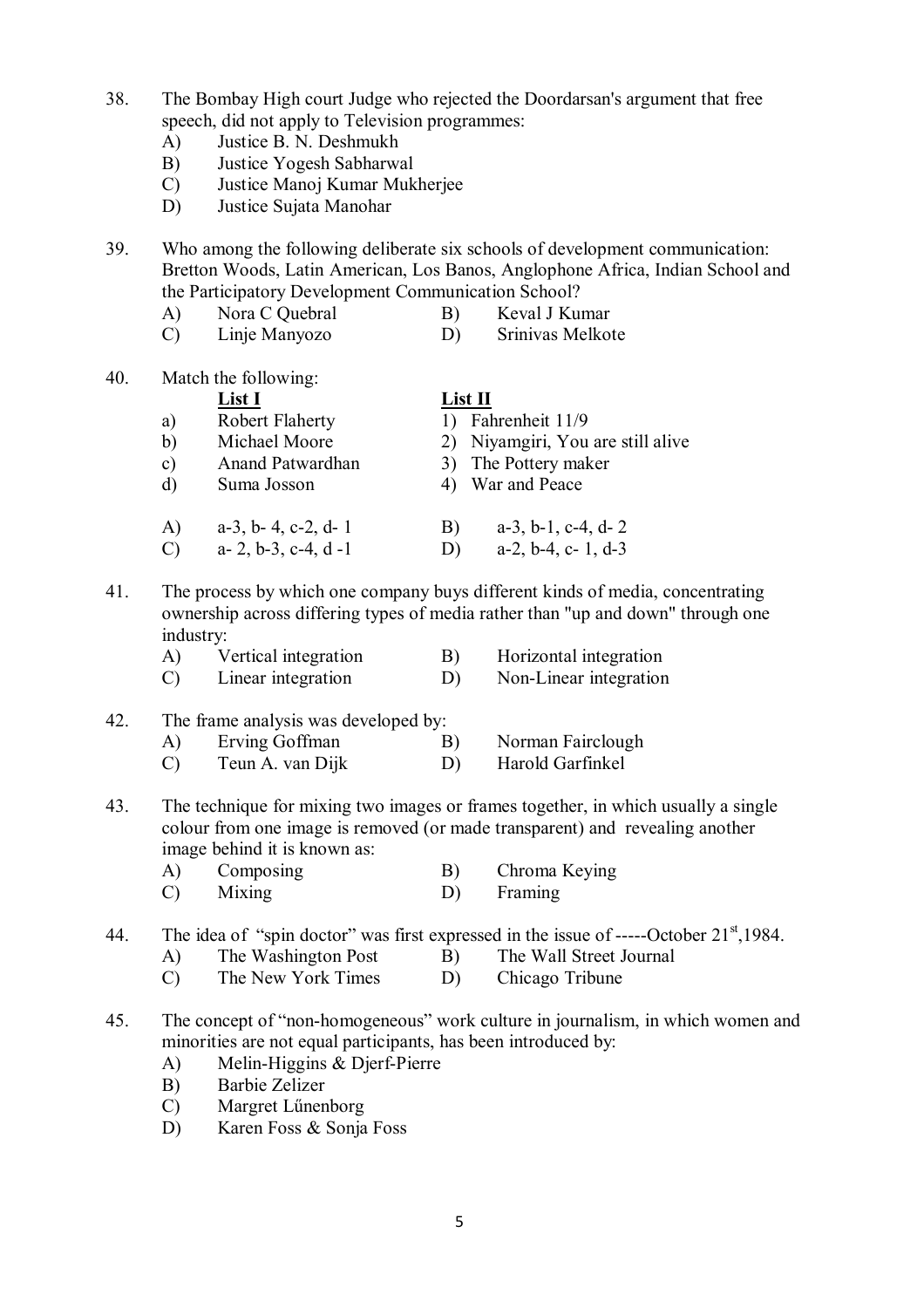| 46. | The First newspaper started by Dr. B.R. Ambedkar:                                     |                                                                                                                                                                                       |    |           |           |                  |                               |    |           |  |
|-----|---------------------------------------------------------------------------------------|---------------------------------------------------------------------------------------------------------------------------------------------------------------------------------------|----|-----------|-----------|------------------|-------------------------------|----|-----------|--|
|     | A)                                                                                    | Mooknayak                                                                                                                                                                             |    |           | B)        |                  | Bahishkrut Bharat             |    |           |  |
|     | $\mathcal{C}$                                                                         | Janata                                                                                                                                                                                |    |           | D)        |                  | Prabuddha Bharat              |    |           |  |
| 47. | In India, Obscenity is a punishable offence under ----- of IPC.                       |                                                                                                                                                                                       |    |           |           |                  |                               |    |           |  |
|     | A)                                                                                    | Section 294                                                                                                                                                                           |    |           | B)        | Section 88       |                               |    |           |  |
|     | $\mathcal{C}$                                                                         | Section 280                                                                                                                                                                           |    |           | D)        | Section 279      |                               |    |           |  |
| 48. |                                                                                       | The study of how space and distance influence communication refers as                                                                                                                 |    |           |           |                  |                               |    |           |  |
|     | A)                                                                                    | Kinesics                                                                                                                                                                              | B) | Proxemics |           | $\mathcal{C}$    | Acoustics                     | D) | Oculesics |  |
| 49. |                                                                                       | Match the following:<br>List I                                                                                                                                                        |    |           | $List II$ |                  |                               |    |           |  |
|     |                                                                                       |                                                                                                                                                                                       |    |           |           |                  |                               |    |           |  |
|     | a)                                                                                    | Satyajit Ray                                                                                                                                                                          |    |           | 1)        | Susman           |                               |    |           |  |
|     | b)                                                                                    | Mrinal Sen                                                                                                                                                                            |    |           | 2)        | Agantuk          |                               |    |           |  |
|     | $\mathbf{c})$                                                                         | Shyam Benegal                                                                                                                                                                         |    |           | 3)        |                  | Meghe Dhaka Tara              |    |           |  |
|     | $\rm d$                                                                               | Ritwik Ghatak                                                                                                                                                                         |    |           | 4)        |                  | Aamaar Bhuvan                 |    |           |  |
|     | A)                                                                                    | $a-3$ , $b-4$ , $c-2$ , $d-1$                                                                                                                                                         |    |           | B)        |                  | $a-3$ , $b-1$ , $c-4$ , $d-2$ |    |           |  |
|     | $\mathcal{C}$                                                                         | $a-2, b-3, c-4, d-1$                                                                                                                                                                  |    |           | D)        |                  | $a-2$ , $b-4$ , $c-1$ , $d-3$ |    |           |  |
| 50. |                                                                                       | The author of 'Two Concepts of Liberty':                                                                                                                                              |    |           |           |                  |                               |    |           |  |
|     | A)                                                                                    | J S Mill                                                                                                                                                                              |    |           | B)        | Isaiah Berlin    |                               |    |           |  |
|     | $\mathcal{C}$                                                                         | John Rawls                                                                                                                                                                            |    |           | D)        |                  | <b>Immanuel Kant</b>          |    |           |  |
| 51. |                                                                                       | The approach in media education emerges from the fear of media and aims to protect<br>people from dangers of media is:                                                                |    |           |           |                  |                               |    |           |  |
|     | A)                                                                                    | Literacy movement                                                                                                                                                                     |    |           | B)        |                  | Protectionist approach        |    |           |  |
|     | $\mathcal{C}$ )                                                                       | Media Art Education                                                                                                                                                                   |    |           | D)        |                  | Critical Literacy             |    |           |  |
| 52. |                                                                                       | The technology that superimposes a computer-generated image on a user's view of the<br>real world and providing a composite view is ----.<br>A) Virtual Reality B) Diminished reality |    |           |           |                  |                               |    |           |  |
|     | $\mathcal{C}$                                                                         | Mixed Reality                                                                                                                                                                         |    |           | D)        |                  | <b>Augment Reality</b>        |    |           |  |
| 53. |                                                                                       | The Journal started in 1886 in Poona for providing an anthology of British Press<br>Reports for the use of indigenous newspapers:                                                     |    |           |           |                  |                               |    |           |  |
|     | A)                                                                                    | <b>Indian Opinion</b>                                                                                                                                                                 |    |           | B)        | Opinion on India |                               |    |           |  |
|     | $\mathcal{C}$                                                                         | English Opinion on India                                                                                                                                                              |    |           | D)        |                  | India Gazette                 |    |           |  |
| 54. | The Constitution of India deals the power privileges and immunities of parliament and |                                                                                                                                                                                       |    |           |           |                  |                               |    |           |  |
|     |                                                                                       | its members in Article----.                                                                                                                                                           |    |           |           |                  |                               |    |           |  |
|     | A)                                                                                    | 104                                                                                                                                                                                   | B) | 135       |           | $\mathcal{C}$    | 217                           | D) | 124       |  |
| 55. |                                                                                       | The director of the Malayalam Movie Kanjana Seetha:                                                                                                                                   |    |           |           |                  |                               |    |           |  |
|     | A)                                                                                    | K R Mohanan                                                                                                                                                                           |    |           | B)        |                  | Shaji N Karun                 |    |           |  |
|     | $\mathcal{C}$                                                                         | G. Aravindan                                                                                                                                                                          |    |           | D)        |                  | Ramu Karyat                   |    |           |  |
|     |                                                                                       |                                                                                                                                                                                       |    |           |           |                  |                               |    |           |  |
|     |                                                                                       |                                                                                                                                                                                       |    |           |           |                  |                               |    |           |  |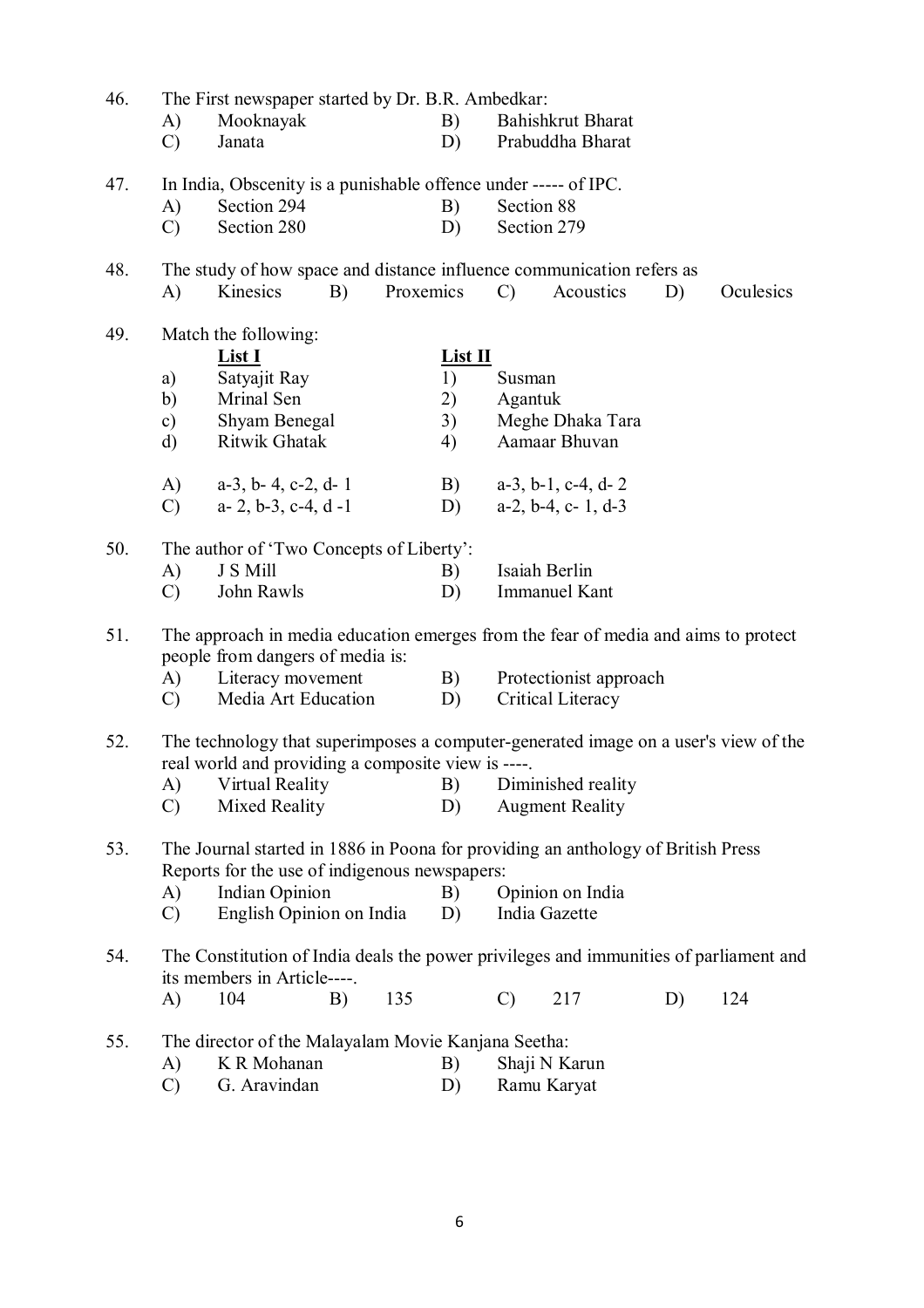- 56. CATV stands for:
	- A) Conditional Access Television
	- B) Community Antenna Television
	- C) Conditioned Antenna Television
	- D) Conduit for Access Television
- 57. Which one of the following is correct Westerstahl scheme of objectivity?
	- A) Truth-Relevance-Balance-Neutrality
	- B) Truth-Balance-Relevance-Neutrality
	- C) Neutrality- -Relevance-Balance-Truth
	- D) Neutrality-Balance-Relevance- Truth
- 58. Cahiers Du cinema -journal was started by:
	- A) Emilie Bickerton B) Andre Bazin
	- C) Jean-Luc Godard D) Jacques Rivette
- 59. The first empirical study that proposed typology of news values in 1965 was conducted by:
	- A) Johan Galtung & Mari Ruge
	- B) Tony Harcup and Deirdre O'Neill
	- C) Paul Brighton and Dennis Foy
	- D) Peter Golding and Philip Elliott
- 60. The first committee appointed by the Government of India, since Independence for altering its patent system:
	- A) Tek Chand Committee B) Chandra Committee
	- C) Srikrishna Committee D) Ayyangar Committee
- 61. The Press Trust of India (PTI) was founded on:
	- A) August 28, 1948 B) July 17, 1949
	- C) August 27, 1947 D) February 17, 1949
- 62. The Illustration or Photograph that runs into the edge of the page is known as -----. A) Bleed B) Spin lean C) Trim D) Creep
- 63. The person who used war -metaphor and turned news room as a full fledged war room to discuss strategy:
	- A) Ramesh Chandra Jain B) Sameer Jain
	- C) Arnab Goswami D) Rajdeep Sardesai
- 64. The Information Films of India established in 1943 has been re-established since Independence as:
	- A) Indian Broadcasting Company
	- B) Publication Division
	- C) Films Division
	- D) Film Finance Corporation
- 65. The concept of paradigm and paradigm shift was introduced by:
	- A) Karl Popper B) Thomas Khun
		- C) Paul Feyerband D) Imre Lakatos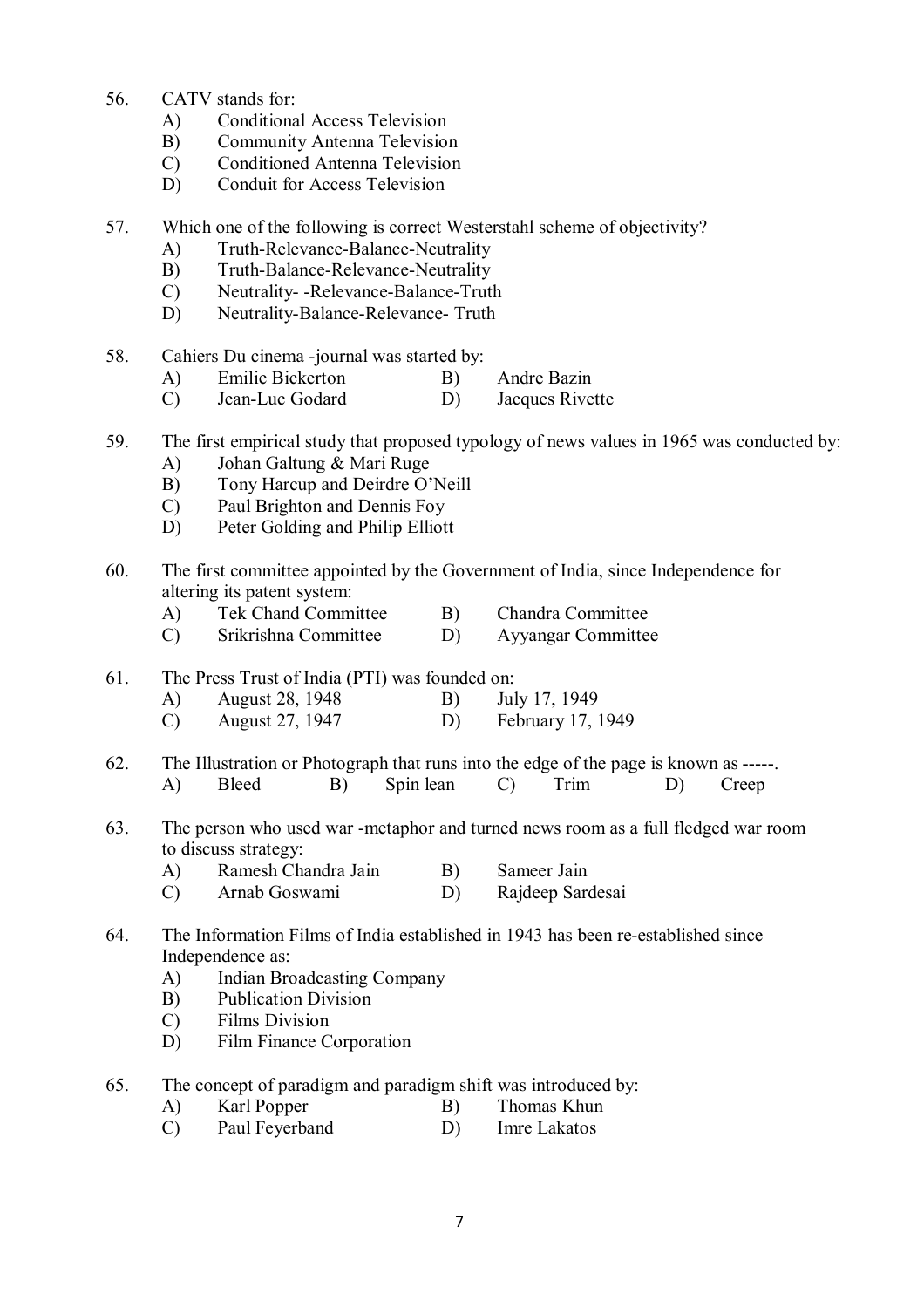66. Which one of the following is not the element of Yellow journalism?

- A) Mud-slinging B) Sensationalism<br>
C) Violence D) Fair-minded
- C) Violence D) Fair-minded
- 67. The NANAP was the outcome of the deliberations among:
	- A) SAARC Nations B) ASIAN Nations
	- C) NAM Nations D) European Union

68. The idea of sending some news or articles to the press to be carried in the same edition before completion of printing is known as:

- A) Block press B) Pausing press
- C) Running press D) Stop Press
- 69. Which section of IPC defines the offences of defamation? A) 408 B) 409 C) 499 D) 489

70. The French theorist who argued how media alters the relation between the representation and reality, through the proliferation of information and messages, to produce hyper-reality:

- A) Jean Baudrillard B) Michael Foucault
- C) Jacques Derrida D) Gilles Deleuze

71. In recent times, as part of effort for democratization of communication the concepts of capabilities, entitlements and functioning have been used. Name the economist who proposed these concepts as part of the capability approach:

- A) Raghuram Rajan B) Amarthya Sen
- C) C Rangarajan D) Jean Dreze
- 72. The critic who identified the basic premises of the modernization paradigm was the belief in its role as the only force capable of destroying archaic superstitions:<br>A) Immanuel Wallerstein B) Arturo Escobar
	- A) Immanuel Wallerstein B)
	- C) Paulo Freire D) Rajani Kothari
- 73. In India, a basis for 'privacy' as a constitutionally guaranteed fundamental right arose in -----case in 1964.
	- A) R.Rajagopal v. State of Tamil Nadu
	- B) KharakSingh v. State of U.P
	- C) Gobind v. State of Madhya Pradesh
	- D) Maneka Gandhi v. Khushwant Singh
- 74. The censorship is "nothing but the evil children of evil parents" Who wrote this?
	- A) Plato B) John Milton
	- C) Karl Marx D) Hegel
- 75. The person behind the invention of World Wide Web that revolutionized Internet:
	- A) Tim Bernes Lee B) Vint Cerf
	- C) Robert E. Kahn D) Larry Page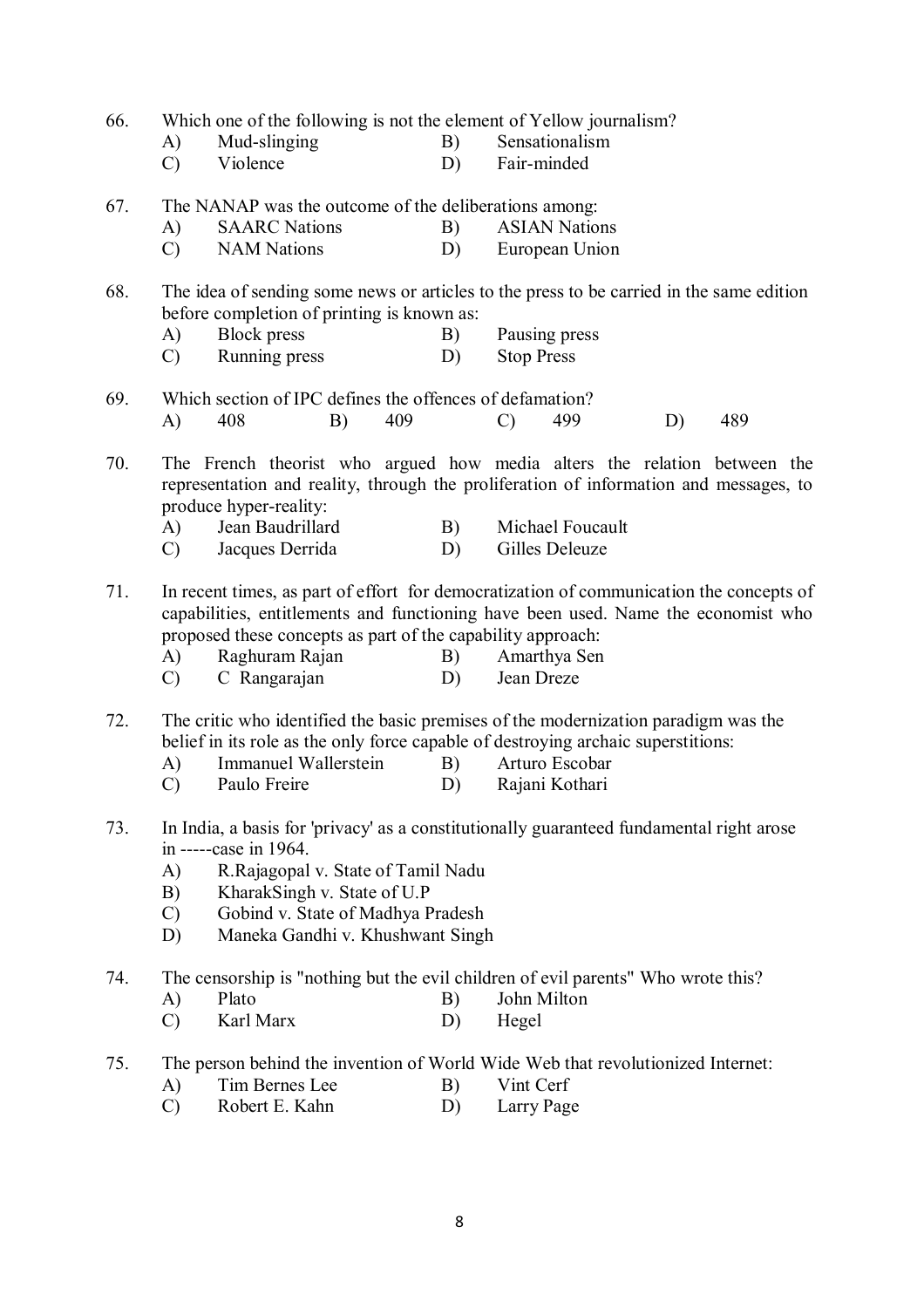- 76. The correct sequence in the three stage conceptual model for the evolution of online news proposed by Dimitrova D.V. and Neznanski M:
	- A) Shovelware-Augmented-Convergence
	- B) Augmented-Shovelware-Convergence
	- C) Hypertextuality-Shovelware-Convergence
	- D) Hypertextuality-Multimediality-Shovelware
- 77. The editing technique montage was introduced by:
	- A) Sergei Eisenstein B) Orson Welles
	- C) DzigaVertov D) Vittorio De Sica.

78. As part of the formation of the Constitution of India, on objective resolution in the Constituent Assembly was adopted on December 13, 1946. It was framed by-----.

- A) Jawaharlal Nehru B) Dr. Rajendra Prasad
- C) Dr. B. R. Ambedkar D) H. C. Mukherjee
- 79. The title of the Mac Bride Commission Report is-----.
	- A) Mass Media and Development
	- B) Understanding the Media<br>C) New Information
	- New Information
	- D) Many Voices, One World
- 80. In India, as per section 25 of the Copyright Act, the Photographs are provided copyright protection for a period of -----from the date of publication. A) 70 years B) 50 years C) 60 years D) 75 years
- 81. In 2016, the word that was declared as word of the year by Oxford Dictionaries' is ----. A) Fake news B) Post-truth C) Paid news D) Data science

82. Who among the following is identified that gendered communication practices reflect and reinforce our societal expectation that care giving is women's work?

- A) Judith Butler B) Julia Wood
- C) Nancy Fraser D) Sandra Harding
- 83. The strategy of starting research from the lives of women and other marginalised groups whose concerns and experiences are usually ignored is termed as:
	- A) Weak objectivity B) Strong objectivity
	- C) Neutrality D) Impartiality
- 84. The First amendment to the constitution, moved in 1950, introduced several changes in the language of-----.
	- A) Article 14 B) Article 19 C) Article 21 D) Article 25
- 85. The light that is present in the scene without adding any flash or light modifiers during photography is called:
	- A) Ambient light B) Fill Light
	- C) Key Light D) Speed light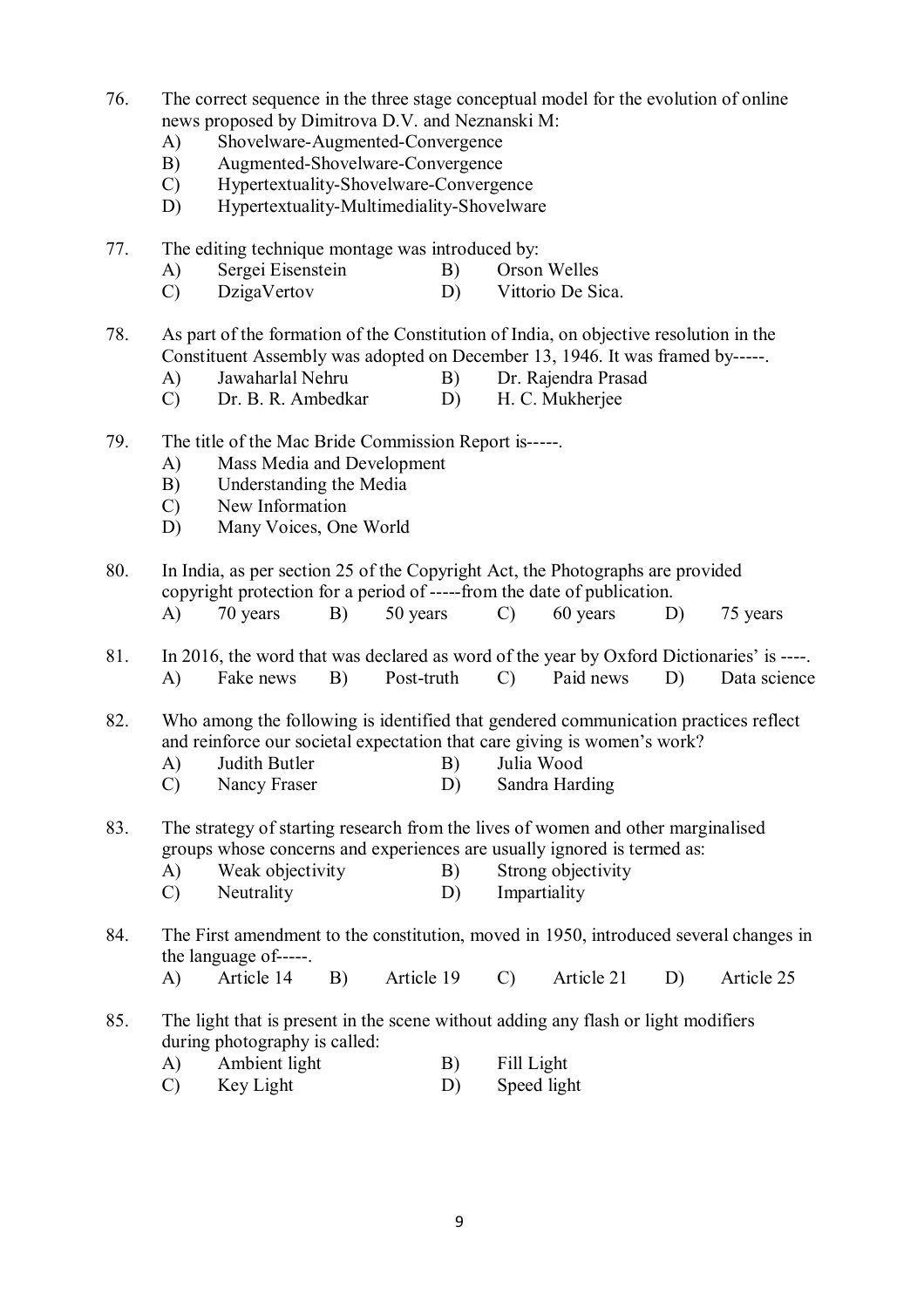- 86. Which of the following is not a function of interpersonal communication, according to functional approach?
	- A) Create Social reality for self and others
	- B) Influencing others
	- C) Making Meaning
	- D) Relationship Development and Maintenance

87. The view of organization highlighting the interpersonal nature of relationships and emphasis on interpersonal motivation of members and how that affect their communication is known as ----.

- A) Culture B) Designed Machine
- C) Network of relationships D) Strategic
- 88. The issues that the media attend and ignore others; thereby altering the standards by which people's judgments are known as:
	- A) Framing B) Political Priming
	- C) Persuasion D) Shaping
- 89. The founder of Associate Press of India: A) A.S. Iyengar B) Durga Das C) K C Roy D) Usha Nath Sen
- 90. The author of the book 'Crystallizing Public Opinion': A) Ivy Ledbetter Lee B) Edward L.Bernays
	-
	- C) George Gallup D) Walter Thompson

91. National Film Archive of India that aims to acquire and preserve Indian cinematic heritage was established in ----.

- A) 1955 B) 1961 C) 1964 D) 1969
- 92. The concept that tries to explain worrying trend such as "littered" with rumour firestorms, media bombing and "mean spirited" blogging is:
	- A) Communicative abundance B) Digital democracy
	- C) Dirty vital work D) Media decadence
- 93. Who among the following proposed cultural studies rather than media studies, due to the academic isolation of 'communication' which tends to separate messages from the culture they inhabit?
	- A) I A Richard B) Roland Barthes<br>
	C) Stanley Deetz D) Stuart Hall
	- Stanley Deetz
- 94. The first film journal in Indian subcontinent, published in 1924:
	- A) Bombay Chronicle B) Mirror
	- C) Film India D) Mouj Majah
- 95. Four level of measurement scale are given below, choose the correct one:
	- A) Nominal, ordinal, interval and discrete scale
	- B) Nominal, ordinal, interval and ratio scale
	- C) Nominal, ordinal, interval and continuous scale
	- D) Nominal, ordinal, interval and attribute scale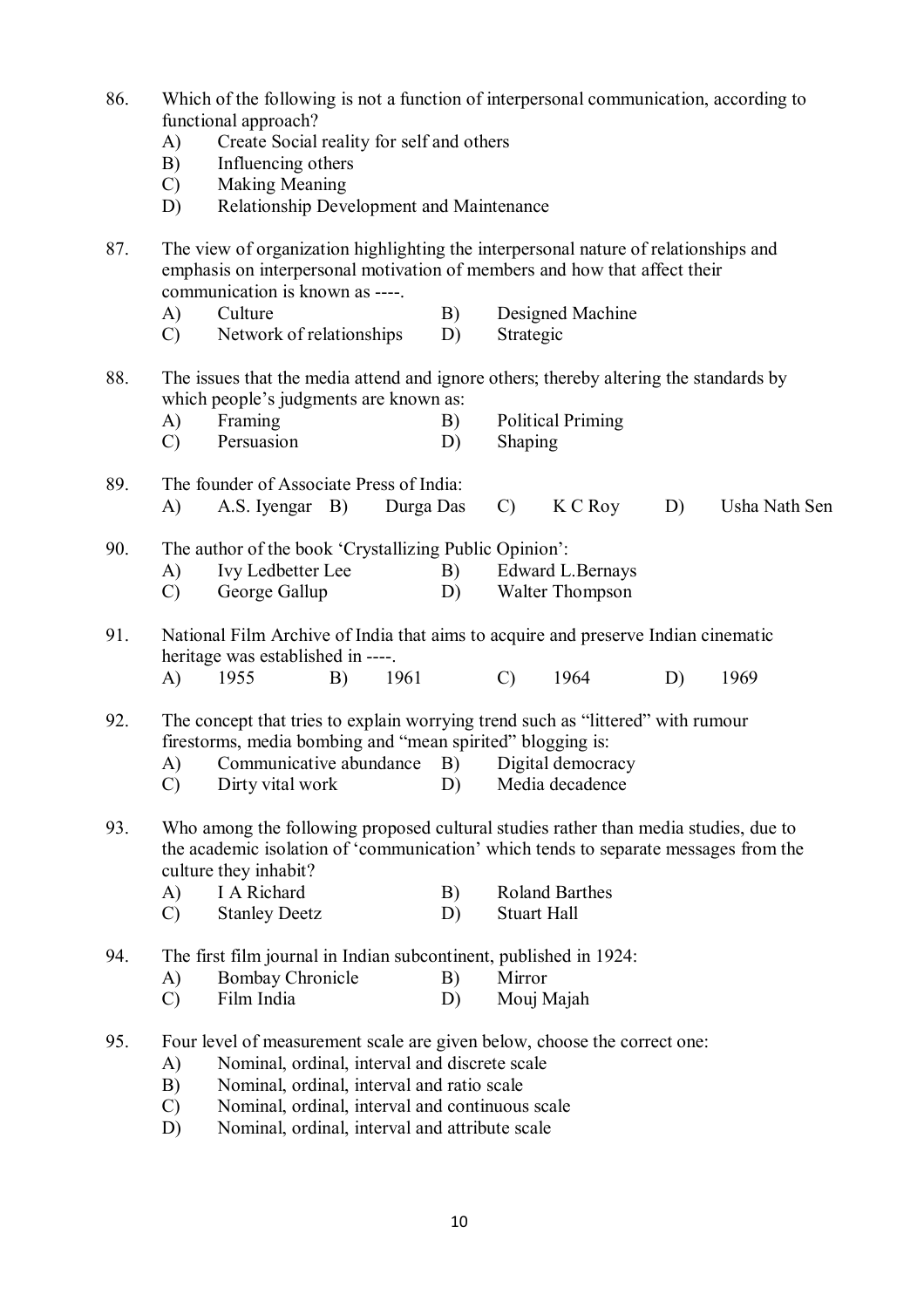| 96.  | The measurement of a secondary variable to determine that an experimental variable<br>actually operated in a study is called-----.                                       |                                                                      |          |                             |  |  |  |  |  |
|------|--------------------------------------------------------------------------------------------------------------------------------------------------------------------------|----------------------------------------------------------------------|----------|-----------------------------|--|--|--|--|--|
|      | A)                                                                                                                                                                       | Manipulation check                                                   | B)       | Pilot check                 |  |  |  |  |  |
|      | $\mathcal{C}$                                                                                                                                                            | Reliability check                                                    | D)       | Validity check              |  |  |  |  |  |
| 97.  | The Pamphlet published by Gandhiji under the title "The grievances of the British<br>Indians in South Africa" was known as-----.                                         |                                                                      |          |                             |  |  |  |  |  |
|      | A)                                                                                                                                                                       | <b>Black Pamphlet</b>                                                | B)       | Green Pamphlet              |  |  |  |  |  |
|      | $\mathcal{C}$                                                                                                                                                            | Orange Pamphlet                                                      | D)       | Red Pamphlet                |  |  |  |  |  |
| 98.  | Who was the first president of the Indian Federation of Working Journalists (IFWJ)?                                                                                      |                                                                      |          |                             |  |  |  |  |  |
|      | A)                                                                                                                                                                       | M.Chalapathi Rau                                                     | B)       | Kasturi Srinivasan          |  |  |  |  |  |
|      | $\mathcal{C}$                                                                                                                                                            | Sadanand                                                             | D)       | Maulana Azad                |  |  |  |  |  |
| 99.  | According to Kenneth Burke, the key term for "new rhetoric" is -----and this may<br>include partially unconscious factors in its appeal.<br>Identification<br>Perfection |                                                                      |          |                             |  |  |  |  |  |
|      | A)<br>$\mathcal{C}$                                                                                                                                                      | Persuasion                                                           | B)<br>D) | Redemption                  |  |  |  |  |  |
|      |                                                                                                                                                                          |                                                                      |          |                             |  |  |  |  |  |
| 100. | Who introduced the Working Journalists Act, 1955 in Lok Sabha?                                                                                                           |                                                                      |          |                             |  |  |  |  |  |
|      | A)                                                                                                                                                                       | R.R. Divakar                                                         | B)       | <b>B.V</b> Keskar           |  |  |  |  |  |
|      | $\mathcal{C}$                                                                                                                                                            | V.C Shukla                                                           | D)       | Satya Narayan Sinha         |  |  |  |  |  |
| 101. | Participants are free to listen to reason and speak their minds without fear of constraint                                                                               |                                                                      |          |                             |  |  |  |  |  |
|      | or control is termed as-----by Habermas.                                                                                                                                 |                                                                      |          |                             |  |  |  |  |  |
|      | A)                                                                                                                                                                       | Counter-public                                                       | B)       | Dialogue                    |  |  |  |  |  |
|      | $\mathcal{C}$                                                                                                                                                            | Ideal speech situation                                               | D)       | Public sphere               |  |  |  |  |  |
| 102. | The documentary Celluloid Man was directed by:                                                                                                                           |                                                                      |          |                             |  |  |  |  |  |
|      | A)                                                                                                                                                                       | Henri Langlois                                                       | B)       | Jean Mitry                  |  |  |  |  |  |
|      | $\mathcal{C}$                                                                                                                                                            | P.K. Nair                                                            | D)       | Shivendra Singh Dungarpur   |  |  |  |  |  |
|      |                                                                                                                                                                          |                                                                      |          |                             |  |  |  |  |  |
| 103. | What is libel?                                                                                                                                                           |                                                                      |          |                             |  |  |  |  |  |
|      | A)<br>Publishing a false statement that damages someone's reputation                                                                                                     |                                                                      |          |                             |  |  |  |  |  |
|      | A tendency to do something<br>B)                                                                                                                                         |                                                                      |          |                             |  |  |  |  |  |
|      | Publishing private information about a person<br>$\mathcal{C}$<br>Use of freelance editors<br>D)                                                                         |                                                                      |          |                             |  |  |  |  |  |
|      |                                                                                                                                                                          |                                                                      |          |                             |  |  |  |  |  |
| 104. | The publisher of the Malayalam publication Al-Ameen which was published<br>during 1924-1939:                                                                             |                                                                      |          |                             |  |  |  |  |  |
|      | A)                                                                                                                                                                       | N.P. Mohammed                                                        | B)       | Vakkam Abdulkhadar Maulavi  |  |  |  |  |  |
|      | $\mathcal{C}$                                                                                                                                                            | Muhammad Abdur Rahman                                                | D)       | Thangal Kunju Musaliar      |  |  |  |  |  |
| 105. | The Journalist who began career as a reporter for Down to Earth and made a                                                                                               |                                                                      |          |                             |  |  |  |  |  |
|      |                                                                                                                                                                          | transition as a campaigner for "Right to Air," is -----.             |          |                             |  |  |  |  |  |
|      | A)                                                                                                                                                                       | Anumita Roychowdhury                                                 | B)       | Anil Agarwal                |  |  |  |  |  |
|      | $\mathcal{C}$                                                                                                                                                            | Sunita Narain                                                        | D)       | Aniruddha Bahal             |  |  |  |  |  |
| 106. |                                                                                                                                                                          | The proprietor of the Keralamitram printing press at Cochin in 1865: |          |                             |  |  |  |  |  |
|      | A)                                                                                                                                                                       | T.J. Paily                                                           | B)       | Kandathil Varghese Mappilai |  |  |  |  |  |
|      | $\cap$                                                                                                                                                                   | $\mathbf{p}_{\alpha v}$ Er Candidus                                  |          | $D)$ Davij Rhimii           |  |  |  |  |  |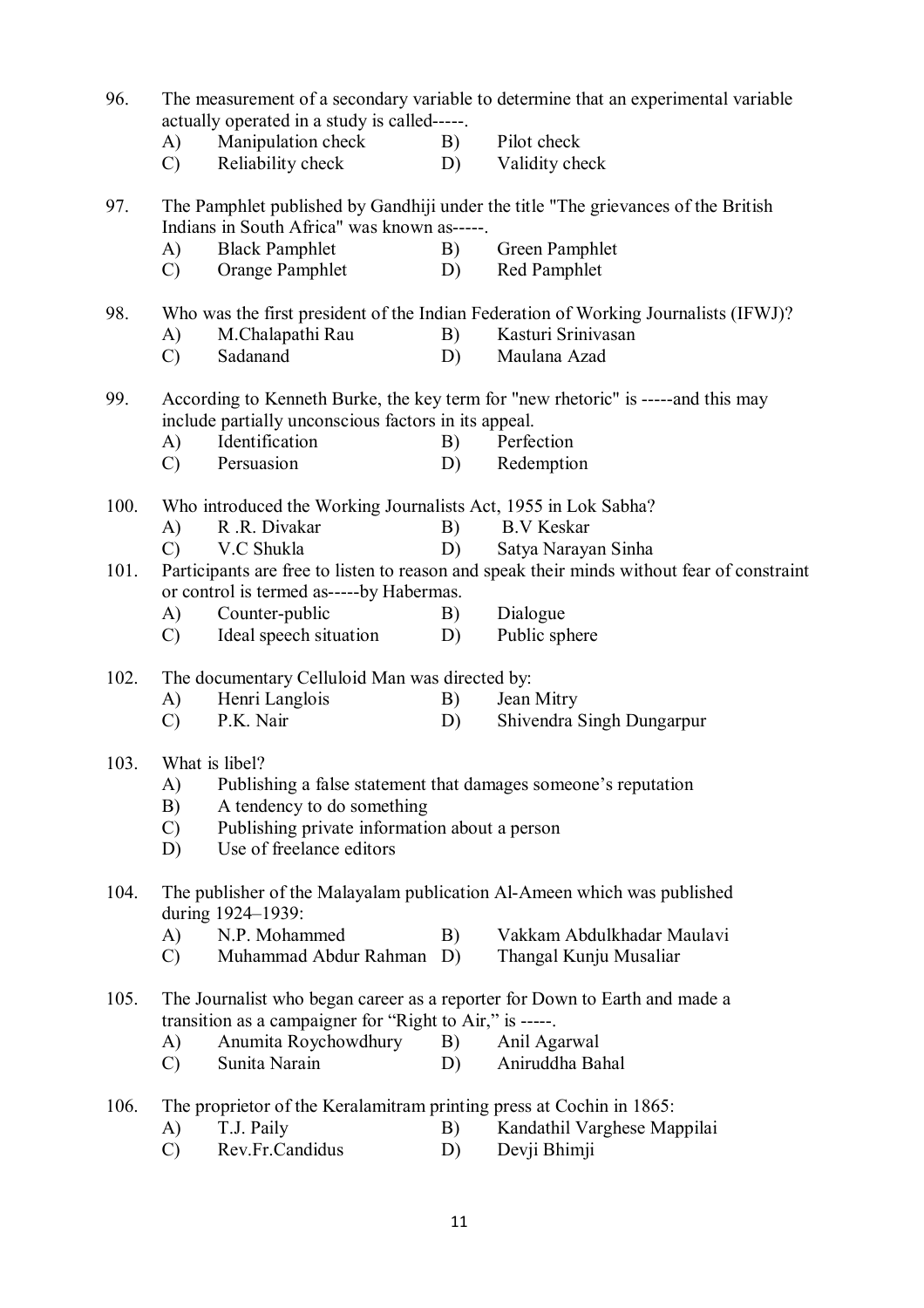107. Assertion (A): The Press Council of India must be converted in to media council is a matter of opinion

- A) Both (A) and (R) are true
- B) Both (A) and (R) are true; but (R) is not correct explanation of (A)
- $(C)$  (A) is true, but  $(R)$  is false
- D) (A) is false, but  $(R)$  is true
- 108. What is the full form of NITI in NITI Aayog?
	- A) National Institution for Transforming India
	- B) National Institution for Technology India
	- C) National Implementation for Transforming India
	- D) National Implementation for Technology India
- 109. Bloomberg specializes in supplying
	- A) Political News B) Financial News C) Science News D) Sports News
- 110. The agency which introduced the world's first Urdu news service in 1992: A) AP B) PTI C) Reuters D) UNI
- 111. The Press Institute of India was founded in -----. A) 1954 B) 1963 C) 1979 D) 1982
- 112. The concept of monochromic behavior is related to:
	- A) Advertising B) Public Relations
	- C) Television D) Internet
- 113. Spin doctors helps to:
	- A) Maximize favourable publicity
	- B) Maximize unfavourable publicity
	- C) Minimize favourable publicity
	- D) Ensure fare coverage
- 114. Assertion (A): Right to Information Act was enacted in India to bring transparency and accountability in governance
	- Reason(R): The full provisions of the Freedom of Information Act in Britain came into force on 1 January 2005
	- A) Both (A) and (R) are true
	- B) Both (A) and (R) are true; but (R) is not correct explanation of (A)
	- $(C)$  (A) is true, but  $(R)$  is false
	- D) (A) is false, but (R) is true
- 115. The Gestalt theory in advertising signifies -----.
	- A) Straight forwardness B) totality
	- C) Openness D) compactness

Reason(R): Since the reach and access of electronic media have increased tremendously, there are issues to be considered involving all of them